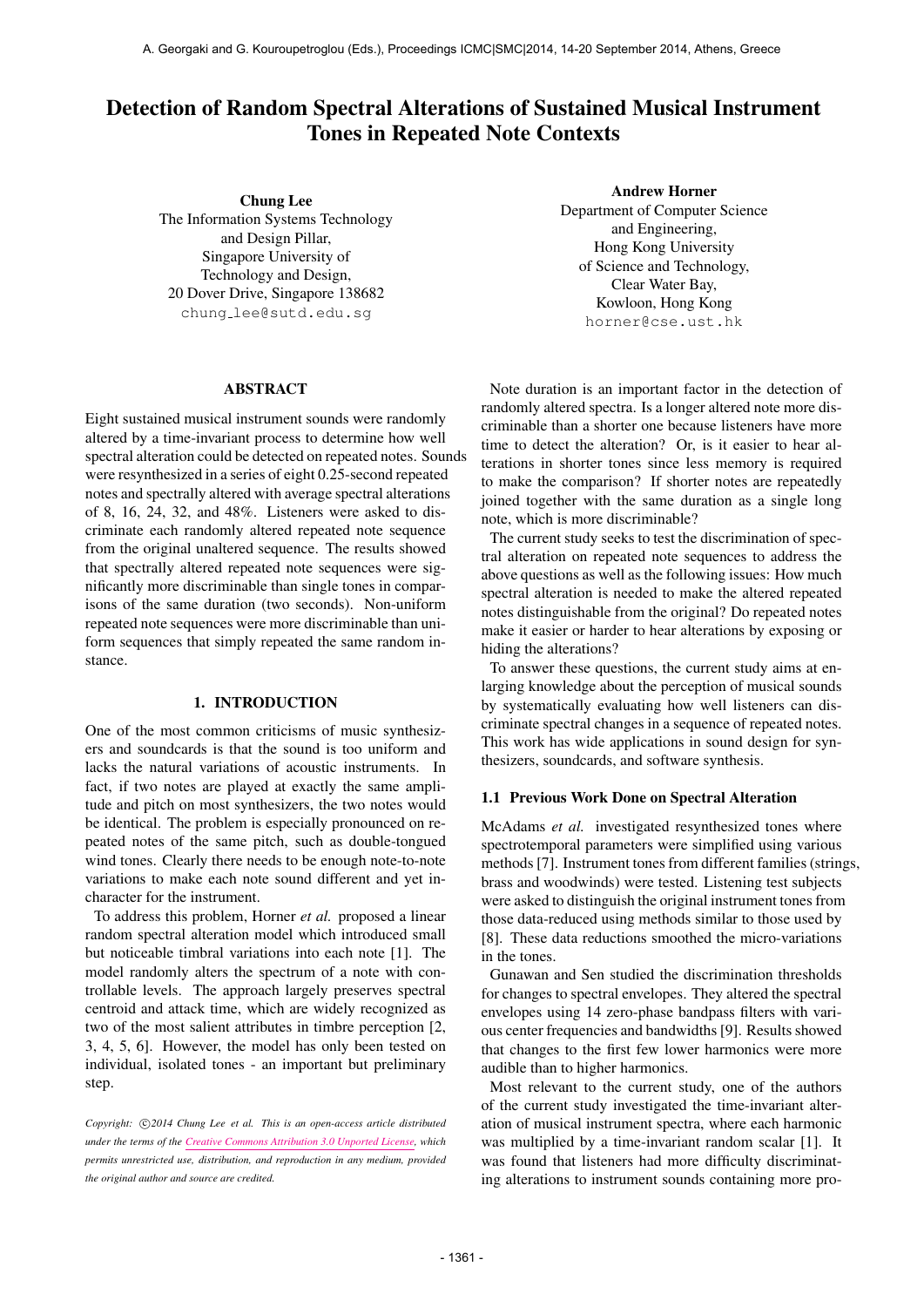nounced spectral variations. This suggested that dynamic spectral variations increase the difficulty of detecting spectral alterations.

# 1.2 Previous Work Done on Timbre Perception in Note-to-Note Contexts

Campbell and Heller investigated the effect of melodic context on note onset perception [10]. Their stimuli were generated from performances of two-note legato phrases (F4 to A4) played on six different instruments. Listening test subjects were asked to identify the instrument of the stimuli. Based on the results, they concluded that 110-ms legato transients gave higher identification rates than either attacks, steady states, or other shorter legato transients.

Kendall studied the importance of different partitions in the task of instrument identification of musical phases[11]. He compared the role of attack and steady state in singlenote and melodic contexts. In melodic contexts, the rate of successful identification of "steady-state only" stimuli (with attack removed) was statistically equivalent to the unaltered signals (84%). However, in single-note contexts, both the "steady-state only" (50%) and the "attack only" (51%) contexts were at the same level as the unaltered tones (54%). Kendall concluded that the perceptual importance of transients had been overstated.

# 1.3 Scope of the Current Study

In the current study, listening tests were conducted to determine the discrimination of linear random spectral alterations of repeated notes. Both uniform (i.e., using the same random instance for all repeated notes) and non-uniform (using multiple random instances in repeated notes) stimuli were tested. The single-note discrimination experiment in Horner *et al.* was re-conducted for comparison [1]. Five error levels (8%, 16%, 24%, 32%, and 48%) were included. The major objective of the current study is to compare discrimination for uniform and non-uniform random spectral alterations of repeated note sequences with single-note alterations.

Section 2 outlines the stimuli preparation for the original and altered repeated note sequences. Section 3 describes the details of the listening test. Section 4 describes the results of the test, and compares discrimination of uniform and non-uniform repeated note sequences. Finally, we discuss the implications of these results.

## 2. STIMULUS PREPARATION

## 2.1 Prototype Instrument Tones

Eight sustained musical instrument tones were selected as prototype signals for the listening test. These included tones from a bassoon, clarinet, flute, horn, oboe, saxophone, trumpet, and violin performed at approximately 311.1 Hz  $(E^{b_4})$ . They represent the wind and the bowed string families. All eight instrument tones were also used by a number of timbre studies [1, 7, 12, 13, 14]. Using these samples makes it easier to compare the results from the previous studies.

## 2.2 Preparation of Reference Tones

Frequency variations, tone duration, and loudness are potential factors in discrimination. To avoid this, they were equalized in all reference tones. The reference tones were standardized to a two-second duration by interpolating the analysis data. Next, the duration-equalized reference tones were compared, and amplitude multipliers were determined such that the tones had approximately the same loudness [15]. Finally, each harmonic's frequency was set to the exact product of its harmonic number and the fixed analysis frequency, resulting in flat equally-spaced frequency envelopes. The frequency deviations were set to zero in order to restrict listener attention to the amplitude data. More details about the preparation of reference tones were described in Horner *et al* [1].

## 2.3 Analysis Method

Instrument tones were analyzed using a phase vocoder algorithm. Harmonic amplitudes were judged (by visual inspection of the spectra) to be near-zero beyond 35 harmonics for the bassoon, oboe, and trumpet tones, so a sampling rate of 22,050 Hz was used. The other tones were sampled at 44,100 Hz (70 harmonics). More details on the analysis process are given in Beauchamp [16].

## 2.4 Preparation of Repeated Note Sequences

For comparison with the previous random alteration study [1], the duration of the repeated note sequences were set to two seconds. The duration of each note should be long enough so that the sustain can be perceived by listeners. For this reason, we decided to use eight 0.25-second notes to form the repeated note sequence. The attack and decay of all notes were equalized to 0.02 seconds so that the sustain duration was long enough for discrimination. A 0.02-second attack/decay was long enough to prevent noticeable "clicks" at the beginning and end of each repeated note. Duration, attack, and decay equalization were done using the SNDAN program [16]. Horner *et al.* gives more details about the procedure [1].

## 2.5 Random Spectral Alteration

Time-invariant random alteration was performed on the analysis data the same way as in Horner *et al.* [1] by multiplying each harmonic amplitude with a randomly selected scalar. The random instance is accepted if the relativeamplitude spectral error is within 1% of the required error level, otherwise re-picked.

Spectral centroid has been shown to be strongly correlated with one of the most prominent dimensions of timbre as derived by multidimensional scaling (MDS) experiments [3, 5, 17, 18, 19, 20]. To eliminate spectral centroid from being a factor of discrimination, random alteration instances were only accepted if the peak spectral centroid of the original and altered spectra were within 2.5% of one another.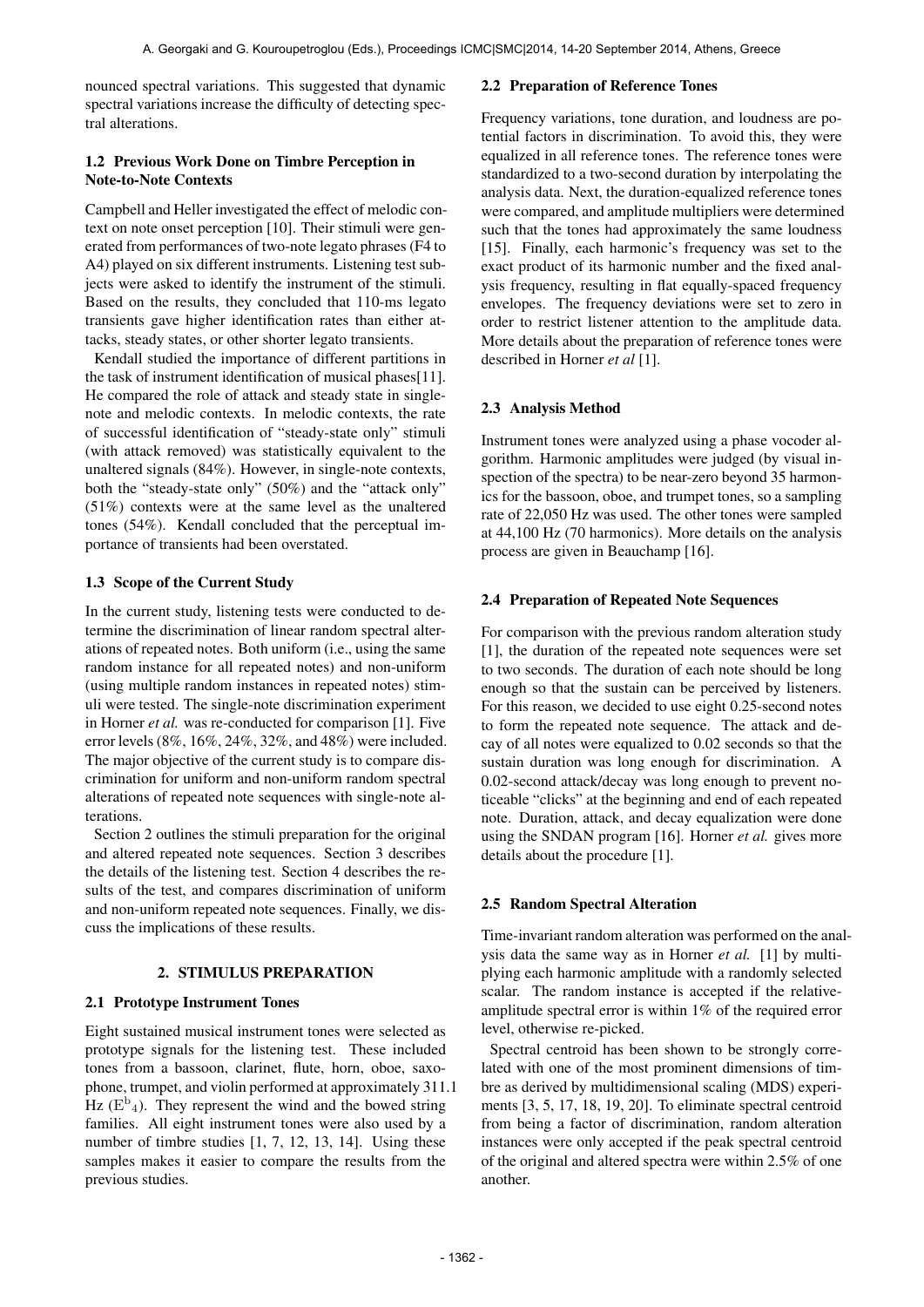## 2.6 Choosing Random Instances for the Listening Test

Due to the random nature of random spectral alteration, Horner *et al.* [1] included ten random instances for each error level and instrument in their listening test. This averages out outlier discrimination scores. However, to limit the excessive length of this listening test, multiple random instances were not feasible. For each error level and instrument, we chose the random instance from the previous study by Horner *et al.* [1] which had a discrimination score closest to the average. The chosen instance was shortened to 0.25 seconds, with its attack and decay equalized, and repeated eight times for uniform sequences. For nonuniform sequences, we discarded the two most extreme outliers of the ten random instances in Horner *et al.* [1] and used the other eight instruments. The eight chosen random instances were shortened to 0.25 seconds, with their attacks and decays equalized, and randomly placed in a non-uniform sequence.<sup>1</sup>

## 3. EXPERIMENTAL METHOD

#### 3.1 Subjects

Thirty listeners participated in our experiment. They were undergraduate students at the Hong Kong University of Science and Technology, ranging in age from 17 to 23 years, who reported no hearing problems. They had 5 to 15 years experience playing a musical instrument, with a mean of 8.8 years. The listeners were paid to compensate for their time spent in the experiment.

#### 3.2 Stimuli

The eight musical instrument sounds were stored in 16 bit integer format on a hard disk. All "reference" sounds (resynthesized using the analysis data with strictly fixed harmonic frequencies) were equalized for duration and loudness. Five error levels (8, 16, 24, 32, and 48%) for the three sets of tones (single-note, uniform, and non-uniform repeated note sequences) gave a total of 15 modified sounds for each instrument. Using the Moore-Glasberg loudness program [15], it was confirmed that the loudness of the altered sounds matched that of the reference sounds within 2 phons.

### 3.3 Test Procedure

Following a number of related previous studies [1, 9, 14], a two-alternative forced-choice (2AFC) discrimination paradigm was used. Each listener heard two pairs of sounds and chose which pair was different. Each trial structure was one of AA-AB, AB-AA, AA-BA, or BA-AA, where A represents the reference sound and B represents one of the altered sounds. This paradigm has the advantage of not being as susceptible to variations in the listeners criteria across experimental trials as compared to the simpler A-B method. All four combinations were presented for each altered sound. The sounds of each pair were separated by a

500–ms silence, and the two pairs were separated by a 1-s silence. For each trial the user was prompted with "which pair is different, 1 or 2?," and the response was given by the keyboard. The computer would not accept a response until all four sounds in a trial had been played. For the complete listening test 480 trials were presented to each listener (four trial structures  $\times$  five error levels  $\times$  three set of tones  $\times$  eight instruments). The order of presentation of these 480 trials was randomized.

For each altered sound the discrimination performance was averaged using the results of the four trials. Because these four trials were presented in random order within the 480 trials, the effects of possible learning were averaged out. The same trials were presented to each listener, although in a different random order. The duration of the test was less than 120 minutes, including two 5-minute compulsory rests after finishing 160 and 320 trials of the listening test. A custom program written in Java ran on an Intel PC to control the experiment.

Listeners were seated in a "quiet" room with less than 40 dB SPL background noise level (mostly due to computers and air conditioning). The covering of the ears by the headphones also provided an additional reduction of the noise level. Sound signals were converted to analog by a SoundBlaster X-Fi Xtreme Audio soundcard and then presented through Sony MDR-7506 headphones at a level of approximately 75 dB SPL as measured with a sound-level meter. The X-Fi Xtreme Audio DAC utilized 24 bits with a maximum sampling rate of 96,000 Hz and a 108-dB S/N ratio. The sounds were actually played at 22,050 or 44,100 Hz. At the beginning of the experiment each listener read the instructions and asked any necessary questions of the experimenter. Five test trials (chosen at random) were presented prior to the data trials for each instrument.

#### 4. RESULTS

#### 4.1 Postscreening of Subjects

To ensure the quality of the statistical data, postscreening of the subjects was necessary. Eight single-note sounds with a 48% error level, which were easily discriminable in our previous study [1], were used for post screening. Thirty-two trials were used for this purpose (four trial structures  $\times$  one error level  $\times$  eight instruments). These altered sounds were perfectly discriminable in the previous study [1], and subjects were expected to discriminate at least 26 out of 32 of them. Twenty-six out of thirty subjects were selected for statistical analysis.

### 4.2 Effects and Interactions of Error Level and Instrument

Discrimination scores for single-note, uniform, and nonuniform stimuli were computed for each error level for each instrument across the four trial structures for each listener. Because the presentation order of the four trials was randomized, any potential effects of learning were averaged out. Figure 1 shows the scores averaged over all instruments plotted against error level, with 95% confidence intervals indicated by the vertical bars. (A 95% confidence

<sup>1</sup> Listening test samples can be downloaded at [http:](http://imleechung.wordpress.com/2014/06/26/repeated-notes-discrimination/) [//imleechung.wordpress.com/2014/06/26/](http://imleechung.wordpress.com/2014/06/26/repeated-notes-discrimination/) [repeated-notes-discrimination/](http://imleechung.wordpress.com/2014/06/26/repeated-notes-discrimination/)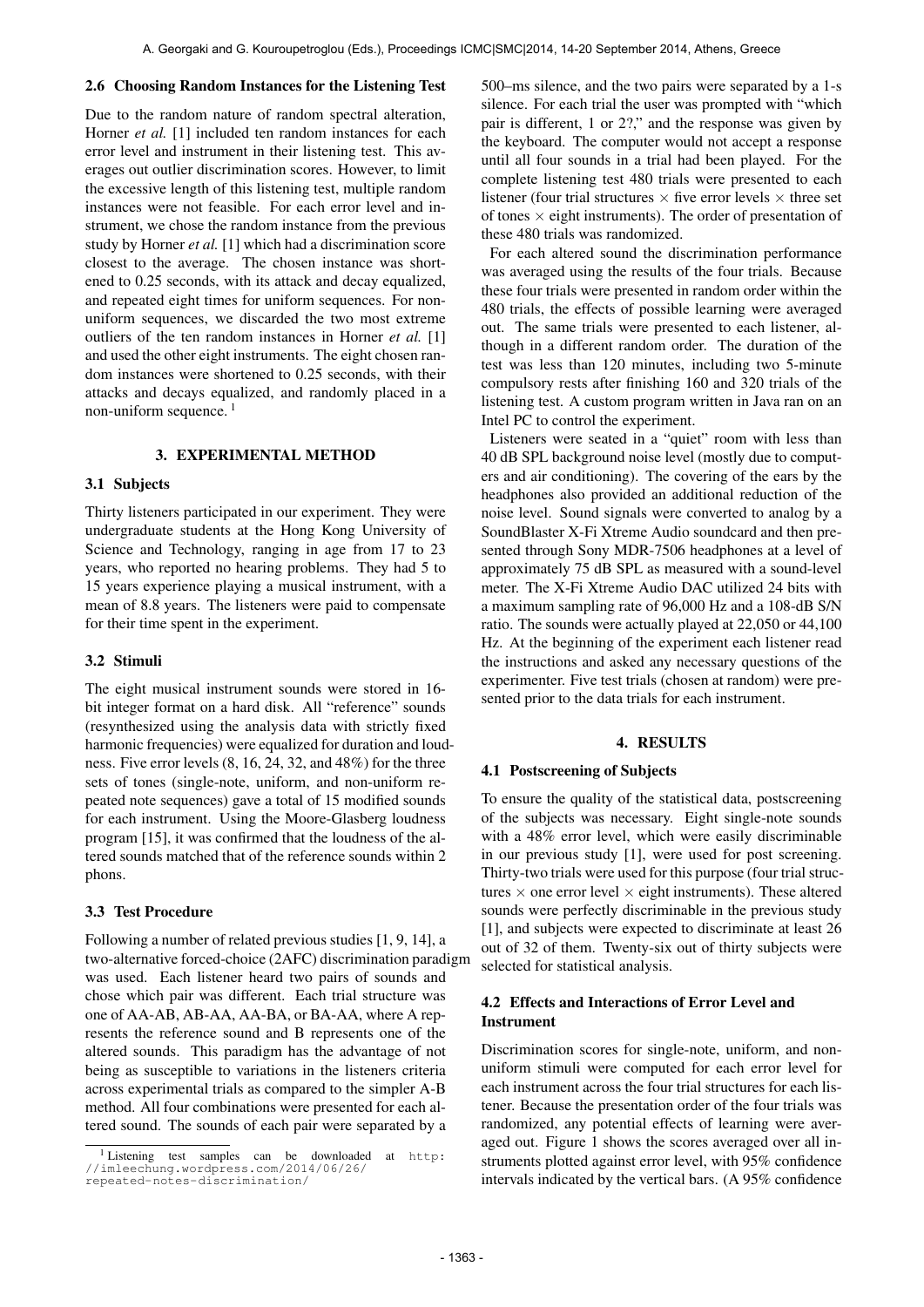interval means that if the listening test was re-run, the average discrimination score would have a 95% chance to lie in the interval)

The discrimination scores of the three types of stimuli (single-note, uniform, and non-uniform) were significantly different for error levels up to 24%. The non-uniform discrimination scores were consistently highest while the singlenote discrimination scores were consistently lowest. All three converged to near-perfect discrimination (i.e., 90% discrimination scores) when the error level increased to 48%.

Figure 2 shows average discrimination plotted against error level for each individual instrument for single-note stimuli. The discrimination scores were similar though lower than the previous study done by Horner *et al* [1]. Moreover, the discrimination scores of the violin and trumpet did not yet reach to near-perfect at 48%.

For uniform repeated note sequences (Figure 3), the discrimination scores were generally higher than for singlenotes, and mostly above 0.7. The deviation among the instruments at the 8% error level was the greatest, and the discrimination scores converged to near-perfect discrimination at 48%.

For non-uniform discrimination (Figure 4), scores quickly converged to near-perfect discrimination when the error level increased above 8%. The discrimination score of the violin was an outlier at 8%, with most of the others above 0.8. The bowed string sound and its high spectral incoherence probably explains the outlier.

ANOVA analysis of the results used instrument, error level, and type of stimuli as repeated measures to test the main effects of instrument (8 instruments), error level (5 error levels: 8%, 16%, 24%, 32%, and 48%), type of stimuli (single-note, uniform and non-uniform) and their two-way interactions (see Table 1). The main effects of instrument, error level, type of stimuli, and their two-way effects were confirmed by both parametric and non-parametric ANOVA analysis.

#### 5. DISCUSSION

Our results showed that random spectral alteration was more discriminable in eight 0.25-second repeated notes than in a single two-second note (Figure 1), especially for low error levels. Although the sustain part of repeated notes were relatively short, alterations on repeated notes were more discriminable. Perhaps listeners found it easier to find differences in the repeated attacks and decays.

Alterations in non-uniform sequences were more discriminable than in uniform sequences (Figure 1). Perhaps because listeners had more opportunities to hear the differences in the repeated notes.

For direct comparison, we re-ran the single-note listening test in Horner *et al* [1]. The discrimination scores were lower than in the original experiment, especially for violin and trumpet on the 48% error level (Figure 2). This was probably due to the much smaller number of instrument instances presented to subjects (ten instances in the previous study and any one instance in the current study).

The violin had a dramatically lower discrimination scores compared to the other instruments at the 8% error level for non-uniform sequences (Figure 4). Other than being the only string instrument, the violin also had the highest spectral incoherence which may also be the reason for the significantly lower discrimination score. The relatively strong spectral variations of the violin effectively hid the small 8% spectral alterations that were more apparent in other instruments.

The current study has extended our understanding of timbre discrimination from single-note to repeated note contexts. Future studies can carry this further in the investigation of more complicated note-to-note contexts, and eventually to full melodic contexts.

#### Acknowledgments

This work was supported by the Hong Kong Research Grants Council grants 613112 and SUTD-MIT International Design Center Grant (IDG31200107 / IDD11200105 / IDD61200103).

#### 6. REFERENCES

- [1] A. B. Horner, J. W. Beauchamp, and R. H. Y. So, "Detection of random alterations to time-varying musical instrument spectra," *J. Acoust. Soc. Am.*, vol. 116, pp. 1800–1810, 2004.
- [2] J. M. Grey and J. A. Moorer, "Perceptual evaluations of synthesized musical instrument tones," *J. Acoust. Soc. Am.*, vol. 62, no. 2, pp. 454–462, 1977.
- [3] P. Iverson and C. L. Krumhansl, "Isolating the dynamic attributes of musical timbre," *J. Acoust. Soc. Am.*, vol. 94, no. 5, pp. 2595–2603, 1993.
- [4] J. M. Grey, "Multidimensional perceptual scaling of musical timbres," *J. Acoust. Soc. Am.*, vol. 61, pp. 1270–1277, 1977.
- [5] J. M. Grey and J. W. Gordon, "Perceptual effects of spectral modification on musical timbres," *J. Acoust. Soc. Am.*, vol. 63, pp. 1493–1500, 1978.
- [6] S. McAdams, S. Winsberg, S. Donnadieu, G. De Soete, and J. Krimphoff, "Perceptual scaling of synthesized musical timbres : Common dimensions, specificities, and latent subject classes," *Psychological Research*, vol. 58, pp. 177–192, 1995.
- [7] S. Mcadams, J. W. Beauchamp, and S. Meneguzzi, "Discrimination of musical instrument sounds resynthesized with simplified spectrotemporal parameters," *J. Acoust. Soc. Am.*, vol. 105, no. 2, pp. 882–897, 1999.
- [8] G. R. Charbonneau, "Timbre and the perceptual effects of three types of data reduction," *Computer Music J.*, vol. 5, pp. 10–19, 1981.
- [9] D. Gunawan and D. Sen, "Spectral envelope sensitivity of musical instrument sounds," *J. Acoust. Soc. Am.*, vol. 123, pp. 500–506, 2007.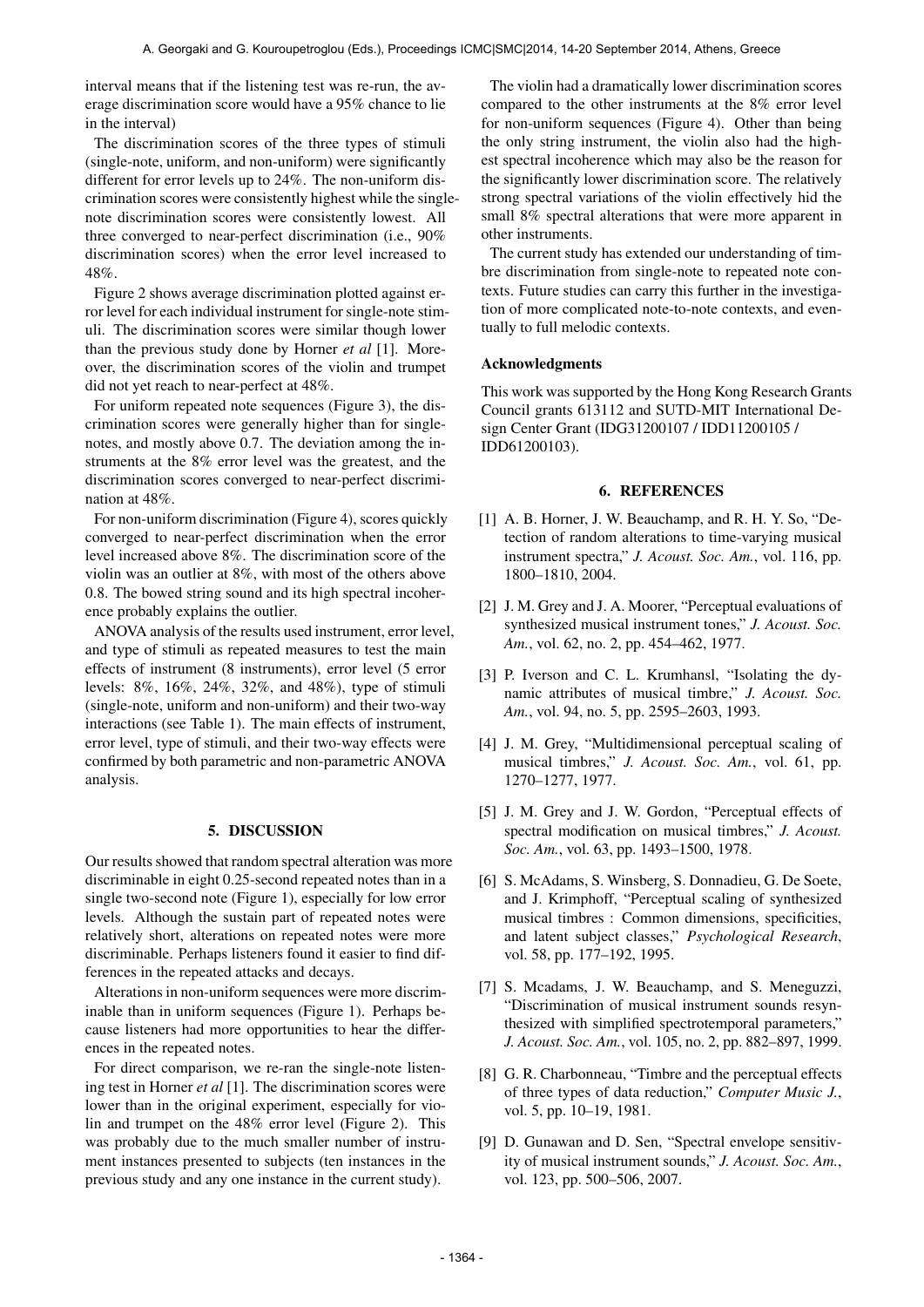

Figure 1. Mean discrimination scores for the eight instruments versus error level for single-note, uniform, and non-uniform stimuli. The vertical bars indicate 95% confidence intervals.

- [10] W. C. Campbell and J. J. Heller, "Convergence procedures for investigating music listening tasks," *Bulletin of the Council for Research in Music Education*, no. 59, pp. pp. 18–23, 1979.
- [11] R. A. Kendall, "The role of acoustic signal partitions in listener categorization of musical phrases," *Music Perception: An Interdisciplinary Journal*, vol. 4, no. 2, pp. 185–213, 1986.
- [12] J. W. Beauchamp, A. B. Horner, H. Koehn, and M. Bay, "Multidimensional scaling analysis of centroid- and attack/decay-normalized musical instrument sounds," *J. Acoust. Soc. Am.*, vol. 120, no. 5, p. 3276, 2006.
- [13] A. B. Horner, J. W. Beauchamp, and R. H. Y. So, "Evaluation of mel-band and mfcc-based error metrics for correspondence to discrimination of spectrally altered musical instrument sounds," *J. Audio Eng. Soc*, vol. 59, no. 5, pp. 290–303, 2011.
- [14] C. Lee and A. B. Horner, "Discrimination of mp3 compressed musical instrument tones," *J. Audio Eng. Soc*, vol. 58, no. 6, pp. 487–497, 2010.
- [15] B. C. J. Moore, B. R. Glasberg, and T. Baer, "A model for the prediction of thresholds, loudness, and partial loudness," *J. Audio Eng. Soc*, vol. 45, no. 4, pp. 224– 240, 1997.
- [16] J. W. Beauchamp, *Analysis, Synthesis, and Perception of Musical Sounds*. Springer New York, 2007, ch. Analysis and Synthesis of Musical Instrument Sounds, pp. 1–89.
- [17] D. L. Wessel, "Timbre space as a musical control structure," *Computer Music J.*, vol. 3, no. 2, pp. 45–52, 1979.
- [18] C. L. Krumhansl, *Structure and Perception of Electroacoustic Sounds and Music*. Excerpta Medica, Amsterdam, 1989, ch. Why is musical timbre so hard to understand ?, pp. 43–53.
- [19] R. A. Kendall and E. C. Carterette, "Difference thresholds for timbre related to spectral centroid," in *Proc. 4th International Conference on Music, Perception and Cognition, Montreal, Faculty of Music, McGill University*, 1996, pp. 91–95.
- [20] S. Lakatos, "A common perceptual space for harmonic and percussive timbres," *Perception & Psychophysics*, vol. 62, no. 7, pp. 1426–1439, 2000.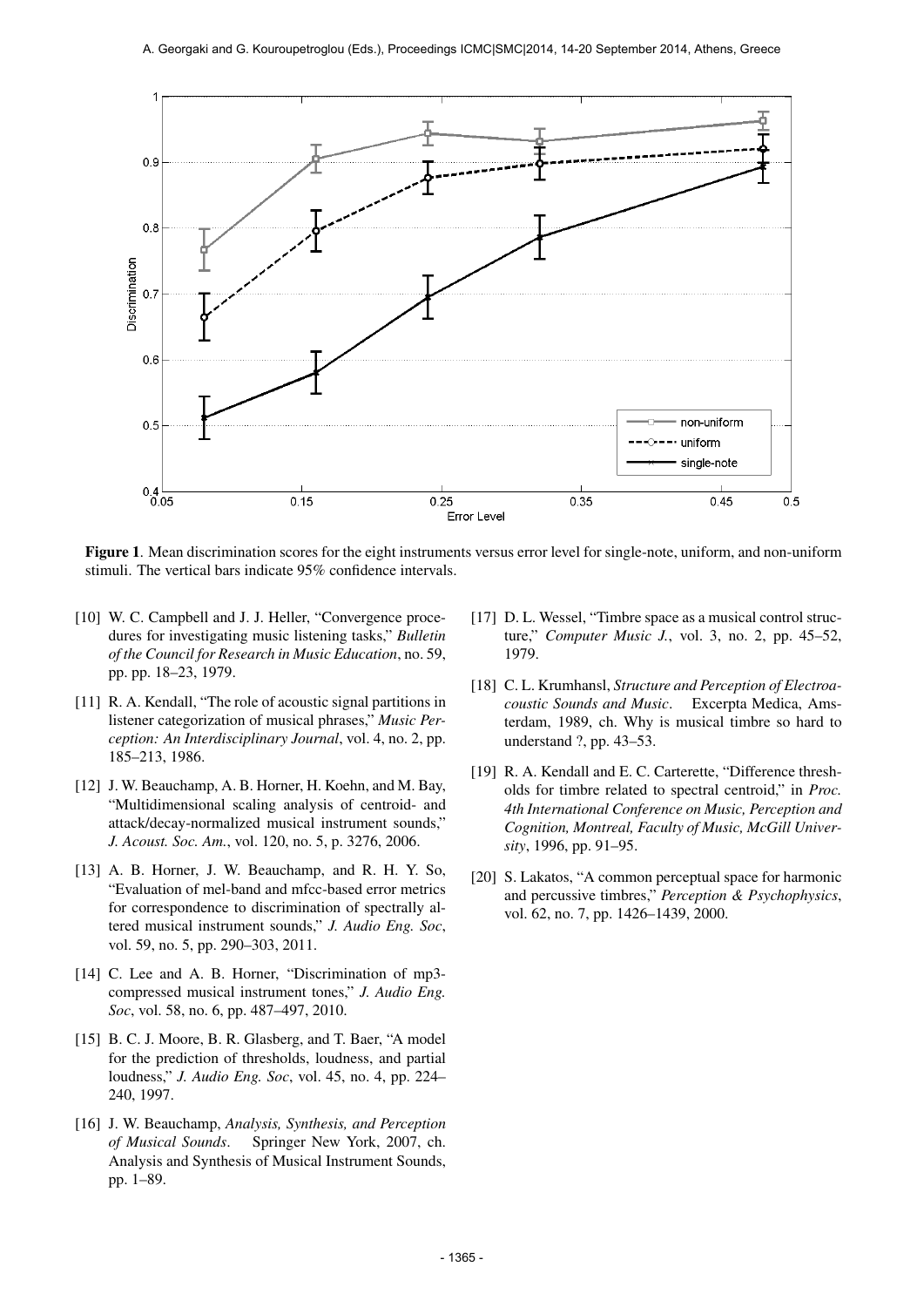

Figure 2. Average discrimination scores versus error level for the eight instruments for single-note stimuli.



Figure 3. Average discrimination scores versus error level for the eight instruments for uniform stimuli.